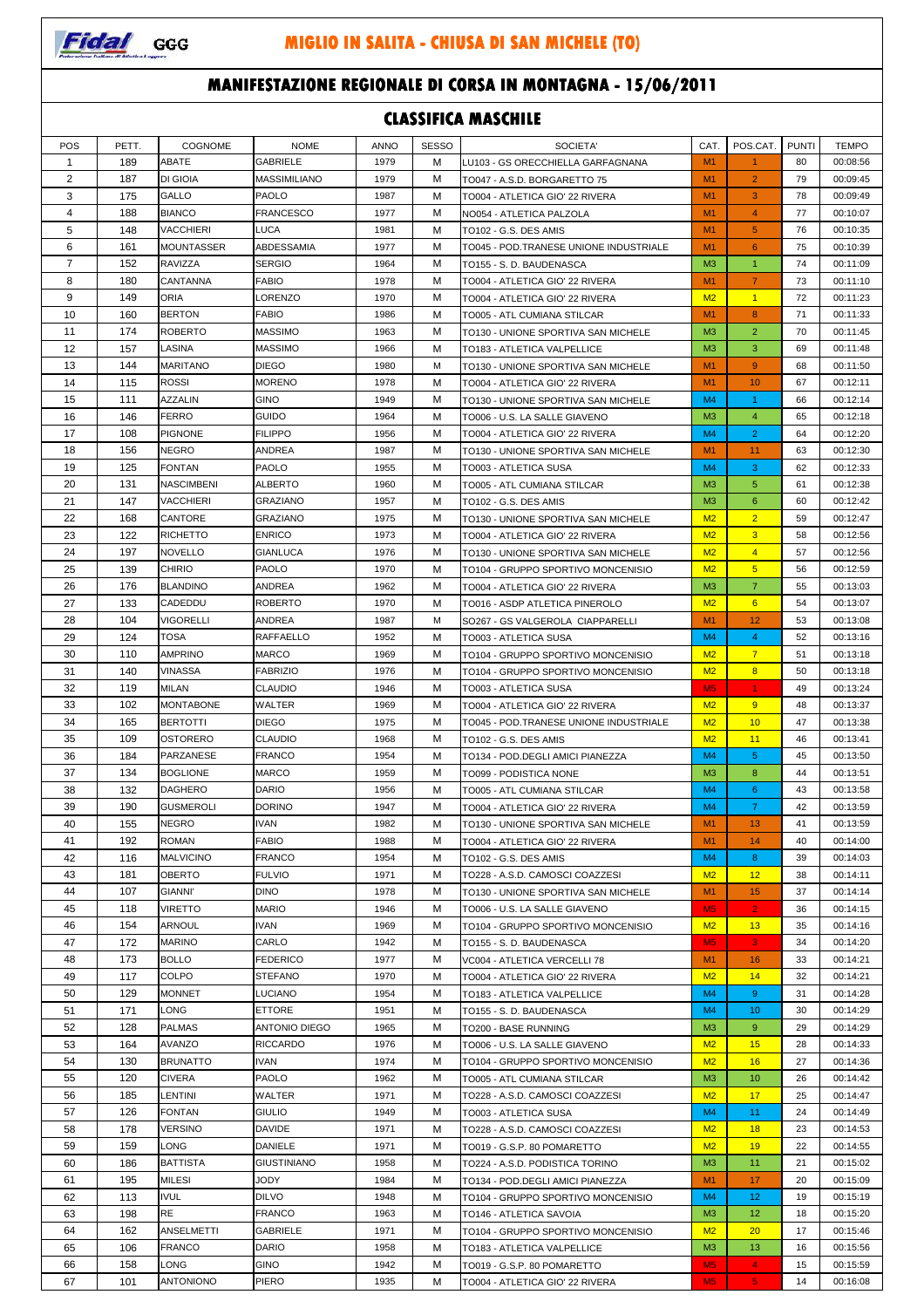

### **MANIFESTAZIONE REGIONALE DI CORSA IN MONTAGNA - 15/06/2011**

| <b>CLASSIFICA MASCHILE</b> |       |                     |                  |             |              |                                        |                |                 |              |              |
|----------------------------|-------|---------------------|------------------|-------------|--------------|----------------------------------------|----------------|-----------------|--------------|--------------|
| <b>POS</b>                 | PETT. | COGNOME             | <b>NOME</b>      | <b>ANNO</b> | <b>SESSO</b> | <b>SOCIETA'</b>                        | <b>CAT</b>     | POS.CAT         | <b>PUNTI</b> | <b>TEMPO</b> |
| 68                         | 112   | VERCELLINO          | <b>ANGELO</b>    | 1947        | М            | TO102 - G.S. DES AMIS                  | M <sub>4</sub> | 13              | 13           | 00:16:25     |
| 69                         | 123   | <b>BLINIO</b>       | <b>SERGIO</b>    | 1949        | М            | TO102 - G.S. DES AMIS                  | M <sub>4</sub> | 14              | 12           | 00:16:47     |
| 70                         | 167   | <b>COLOMBA</b>      | <b>ENRICO</b>    | 1953        | м            | TO155 - S. D. BAUDENASCA               | M <sub>4</sub> | 15              | 11           | 00:16:56     |
| 71                         | 193   | <b>MOSSIO</b>       | CARLO            | 1944        | м            | TO005 - ATL CUMIANA STILCAR            | <b>M5</b>      | 6.              | 10           | 00:17:19     |
| 72                         | 138   | <b>POGNANT VIU'</b> | <b>FERRUCCIO</b> | 1947        | м            | TO003 - ATLETICA SUSA                  | M <sub>4</sub> | 16              | 9            | 00:17:24     |
| 73                         | 199   | <b>DUREGON</b>      | <b>VITTORIO</b>  | 1951        | м            | TO041 - G.S.P.T. TORINO                | M <sub>4</sub> | 17              | 8            | 00:17:36     |
| 74                         | 177   | <b>IANNONE</b>      | <b>MARIO</b>     | 1969        | м            | TO102 - G.S. DES AMIS                  | M <sub>2</sub> | 21              | 7            | 00:17:46     |
| 75                         | 103   | <b>GIRARDI</b>      | <b>FEDERICO</b>  | 1941        | м            | TO104 - GRUPPO SPORTIVO MONCENISIO     | M <sub>5</sub> | $\mathbf{7}$    | 6            | 00:17:51     |
| 76                         | 114   | <b>ROSSI</b>        | <b>MARIO</b>     | 1945        | м            | TO063 - UNIONE SPORT, ATLETICA CAFASSE | M <sub>5</sub> | 8               | 5            | 00:18:10     |
| 77                         | 127   | <b>CAUDERA</b>      | <b>GIORGIO</b>   | 1952        | М            | TO005 - ATL CUMIANA STILCAR            | M <sub>4</sub> | 18              | 4            | 00:18:26     |
| 78                         | 183   | <b>BELTRAMINO</b>   | <b>DOMENICO</b>  | 1979        | М            | TO155 - S. D. BAUDENASCA               | M1             | 18              | 3            | 00:18:54     |
| 79                         | 121   | <b>CAMMALLERI</b>   | <b>GAETANO</b>   | 1946        | м            | TO005 - ATL CUMIANA STILCAR            | <b>M5</b>      | 9               | 2            | 00:19:39     |
| 80                         | 142   | <b>COSTARELLA</b>   | <b>GIUSEPPE</b>  | 1951        | М            | TO199 - ASS. DILET. CANAVESE 2005      | M <sub>4</sub> | 19              |              | 00:20:09     |
| 81                         | 153   | <b>BELLO</b>        | <b>RENZO</b>     | 1934        | М            | TO003 - ATLETICA SUSA                  | M <sub>5</sub> | 10 <sup>1</sup> |              | 00:23:19     |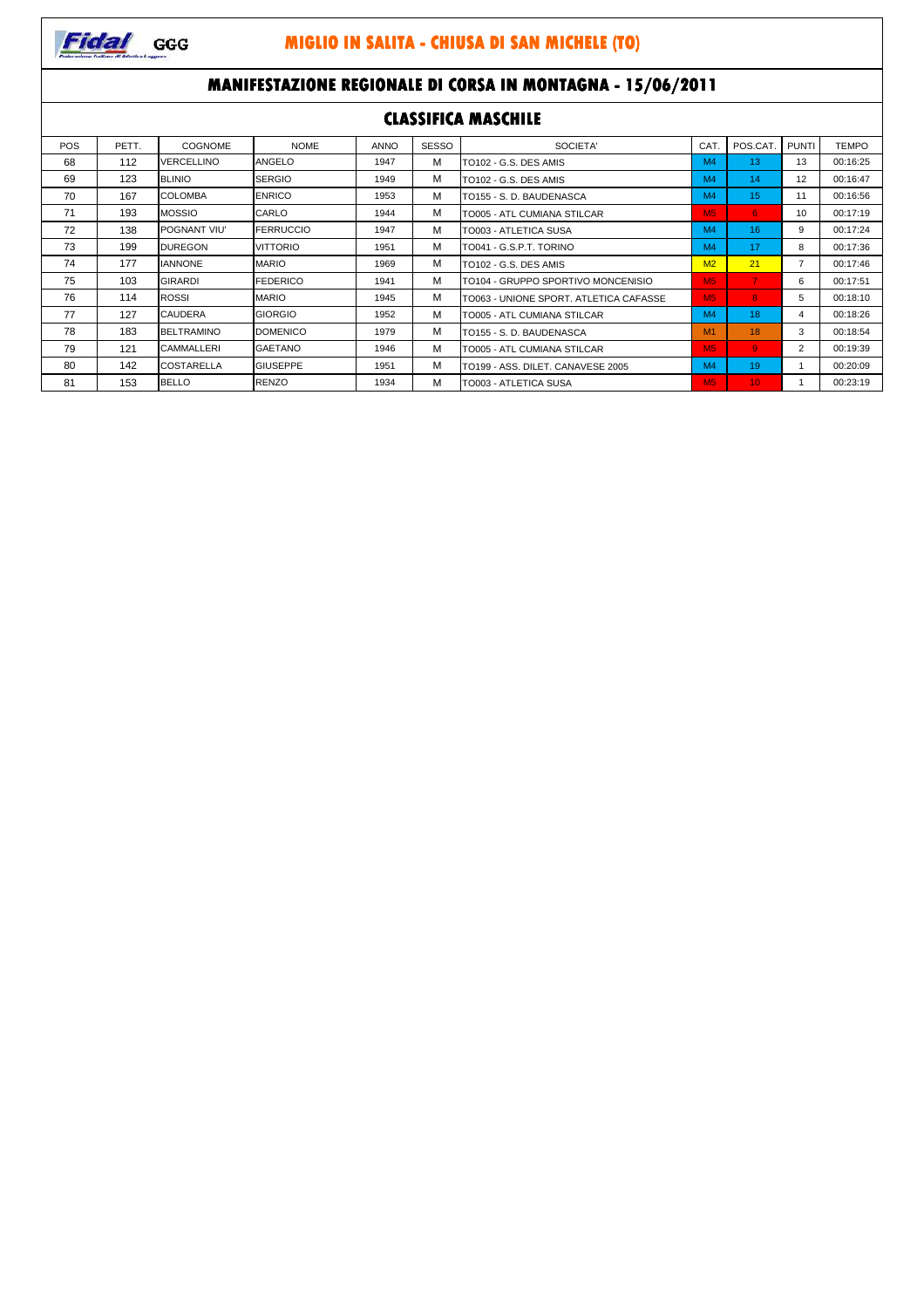

### **MANIFESTAZIONE REGIONALE DI CORSA IN MONTAGNA - 15/06/2011 CLASSIFICA FEMMINILE**

|            | CLADDII ISA TEMMINIKE |                      |                  |             |              |                                   |                |                         |              |              |  |
|------------|-----------------------|----------------------|------------------|-------------|--------------|-----------------------------------|----------------|-------------------------|--------------|--------------|--|
| <b>POS</b> | PETT.                 | <b>COGNOME</b>       | <b>NOME</b>      | <b>ANNO</b> | <b>SESSO</b> | SOCIETA'                          | CAT.           | POS.CAT                 | <b>PUNTI</b> | <b>TEMPO</b> |  |
|            | 143                   | <b>CARDONE</b>       | <b>DEBORA</b>    | 1975        | F            | TO004 - ATLETICA GIO' 22 RIVERA   | F <sub>2</sub> |                         | 30           | 00:12:19     |  |
| 2          | 151                   | <b>PLAVAN</b>        | <b>MARINA</b>    | 1961        | F            | TO155 - S. D. BAUDENASCA          | F <sub>2</sub> | $\overline{2}$          | 29           | 00:13:10     |  |
| 3          | 170                   | <b>CABODI</b>        | MIRELLA          | 1972        | F.           | TO005 - ATL CUMIANA STILCAR       | F <sub>2</sub> | 3 <sup>1</sup>          | 28           | 00:13:13     |  |
| 4          | 194                   | <b>DOSIO</b>         | <b>CRISTINA</b>  | 1987        | F            | TO004 - ATLETICA GIO' 22 RIVERA   | F1             |                         | 27           | 00:13:19     |  |
| 5          | 169                   | <b>RRIKA</b>         | ALMA             | 1972        | F            | TO005 - ATL CUMIANA STILCAR       | F <sub>2</sub> | $\overline{4}$          | 26           | 00:13:35     |  |
| 6          | 163                   | <b>BLANDINO</b>      | <b>FEDERICA</b>  | 1984        | F            | TO005 - ATL CUMIANA STILCAR       | F <sub>1</sub> | $\overline{2}$          | 25           | 00:13:50     |  |
|            | 135                   | <b>CHIAMBERLANDO</b> | <b>ELENA</b>     | 1987        | F.           | TO003 - ATLETICA SUSA             | F1             | 3                       | 24           | 00:14:38     |  |
| 8          | 105                   | TRON                 | <b>ANITA</b>     | 1955        | F            | TO019 - G.S.P. 80 POMARETTO       | F <sub>2</sub> | 5                       | 23           | 00:16:18     |  |
| 9          | 145                   | USSEGLIO ZANOT       | <b>DANIELA</b>   | 1964        | F            | TO006 - U.S. LA SALLE GIAVENO     | F <sub>2</sub> | 6                       | 22           | 00:16:32     |  |
| 10         | 179                   | ZAVATTERO            | LOREDANA         | 1959        | Е            | TO004 - ATLETICA GIO' 22 RIVERA   | F <sub>2</sub> | $\overline{7}$          | 21           | 00:17:15     |  |
| 11         | 141                   | <b>BARBERIO</b>      | ANNAMARIA        | 1958        | F            | TO199 - ASS. DILET. CANAVESE 2005 | F <sub>2</sub> | $\overline{8}$          | 20           | 00:18:51     |  |
| 12         | 136                   | <b>PEROTTINO</b>     | <b>GIANNA</b>    | 1963        | F            | <b>TO003 - ATLETICA SUSA</b>      | F <sub>2</sub> | 9                       | 19           | 00:18:59     |  |
| 13         | 166                   | <b>STEFANI</b>       | <b>GRAZIELLA</b> | 1943        | F            | TO155 - S. D. BAUDENASCA          | F <sub>2</sub> | 10                      | 18           | 00:19:08     |  |
| 14         | 182                   | <b>COLOMBA</b>       | <b>ELISA</b>     | 1983        | F            | TO155 - S. D. BAUDENASCA          | F <sub>1</sub> | $\overline{\mathbf{A}}$ | 17           | 00:19:15     |  |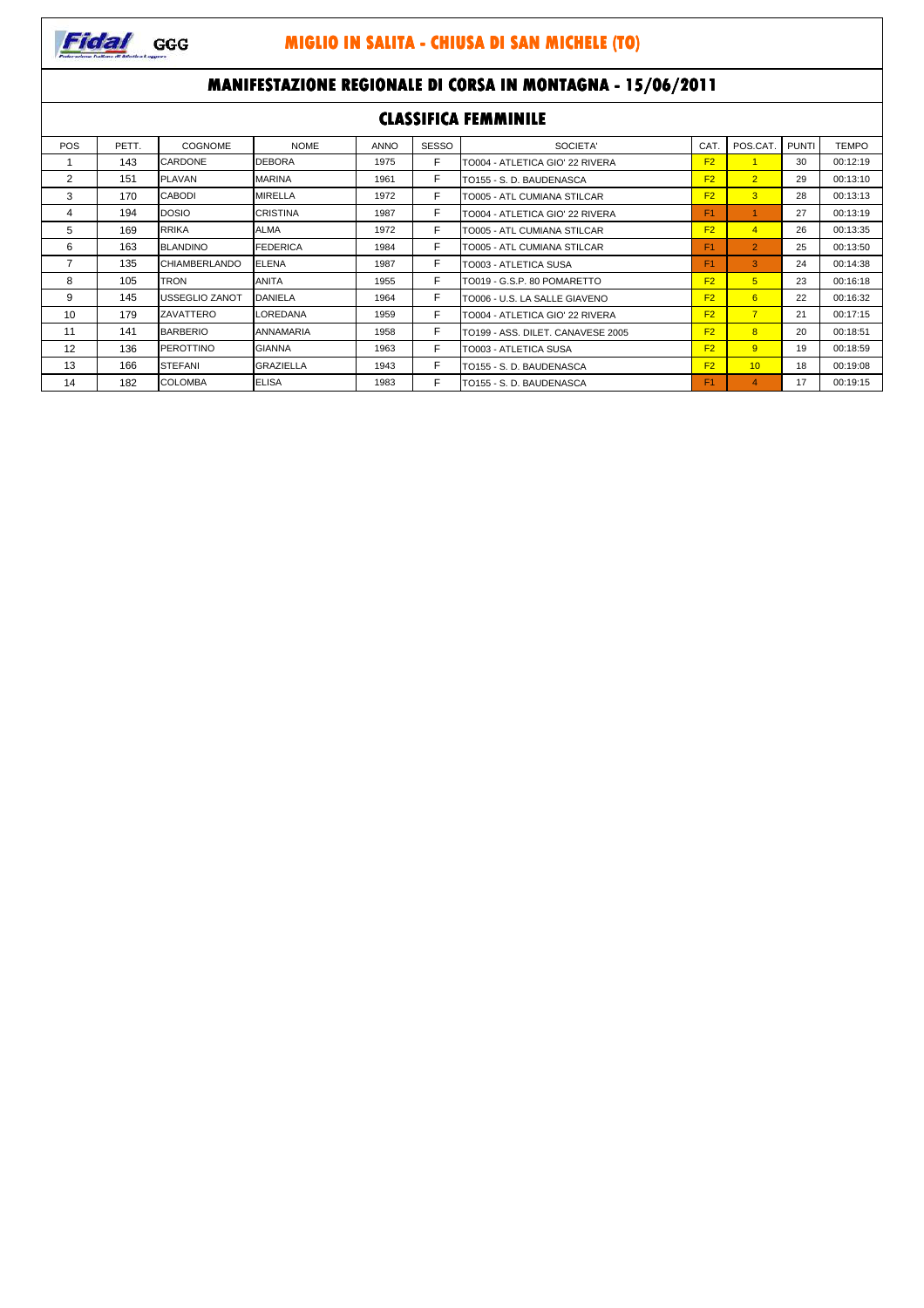

## **MANIFESTAZIONE REGIONALE DI CORSA IN MONTAGNA - 15/06/2011**

| <b>CLASSIFICA JUNIOR FEMMINILE</b> |       |                |                  |             |       |                             |     |                |  |          |
|------------------------------------|-------|----------------|------------------|-------------|-------|-----------------------------|-----|----------------|--|----------|
| POS                                | PETT. | <b>COGNOME</b> | <b>NOME</b>      | <b>ANNO</b> | SESSO | SOCIETA'                    | CAT | POS.CAT. PUNTI |  | TEMPO    |
|                                    | 150   | <b>BEUX</b>    | <b>VALENTINA</b> | 1993        |       | TO183 - ATLETICA VALPELLICE | JF  |                |  | 00:15:20 |
|                                    | 137   | <b>BIANCO</b>  | <b>ELISA</b>     | 1992        |       | TO003 - ATLETICA SUSA       | JF  |                |  | 00:16:30 |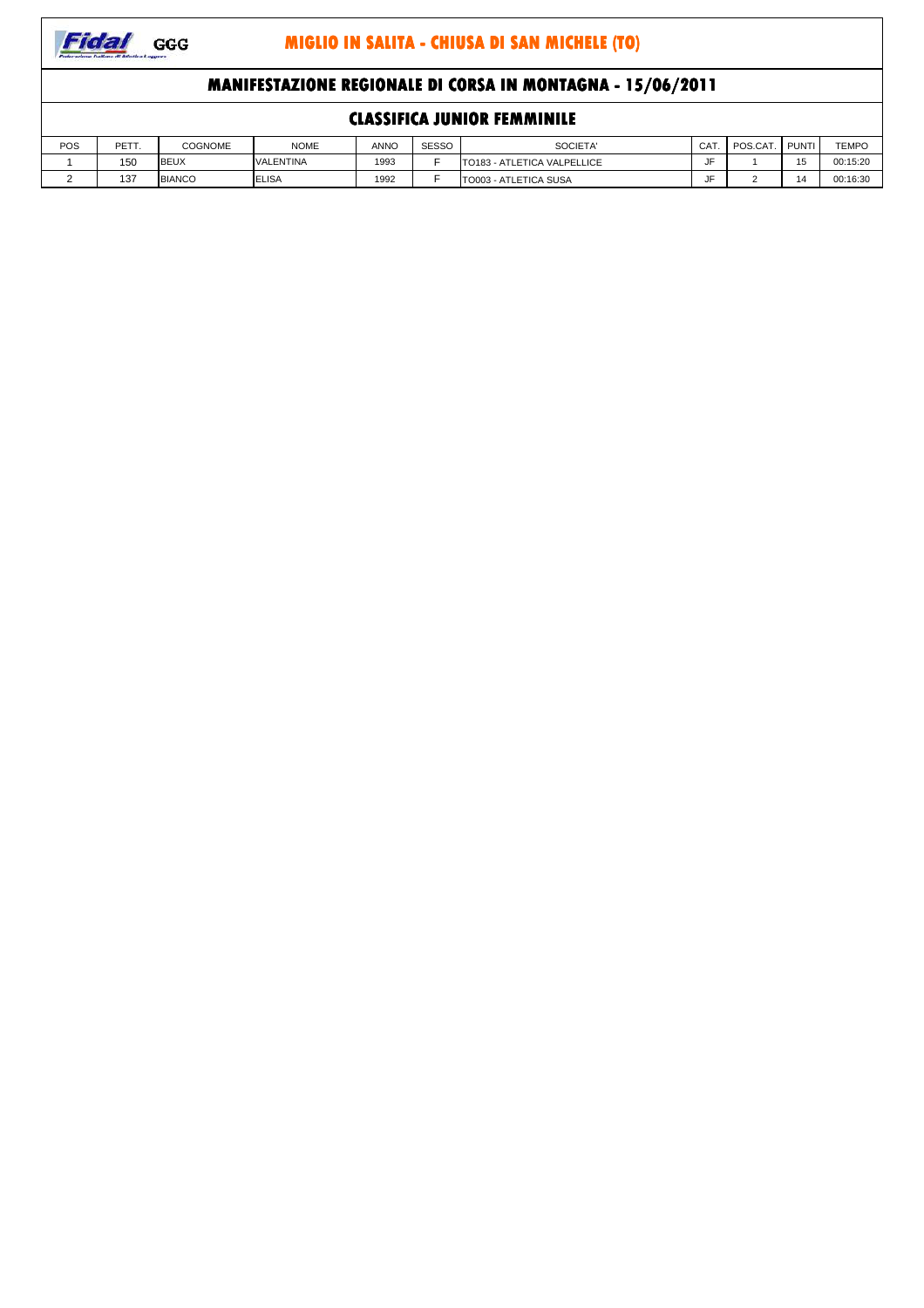

| <b>MANIFESTAZIONE REGIONALE DI CORSA IN MONTAGNA - 15/06/2011</b> |                                        |    |         |               |  |  |  |  |  |
|-------------------------------------------------------------------|----------------------------------------|----|---------|---------------|--|--|--|--|--|
| <b>CLASSIFICA DI SOCIETA' A PUNTEGGIO MASCHILE</b>                |                                        |    |         |               |  |  |  |  |  |
| POSIZIONE                                                         | SOCIETA'                               | JM | P/S/M M | <b>TOTALE</b> |  |  |  |  |  |
| 1                                                                 | TO004 - ATLETICA GIO' 22 RIVERA        |    | 643     | 643           |  |  |  |  |  |
|                                                                   | 2 TO130 - UNIONE SPORTIVA SAN MICHELE  |    | 461     | 461           |  |  |  |  |  |
| 3                                                                 | TO104 - GRUPPO SPORTIVO MONCENISIO     |    | 261     | 261           |  |  |  |  |  |
|                                                                   | 4 TO102 - G.S. DES AMIS                |    | 253     | 253           |  |  |  |  |  |
|                                                                   | 5 TO005 - ATL CUMIANA STILCAR          |    | 217     | 217           |  |  |  |  |  |
|                                                                   | $6$ TO003 - ATLETICA SUSA              |    | 197     | 197           |  |  |  |  |  |
| 7                                                                 | TO155 - S. D. BAUDENASCA               |    | 152     | 152           |  |  |  |  |  |
| 8                                                                 | TO006 - U.S. LA SALLE GIAVENO          |    | 129     | 129           |  |  |  |  |  |
| 9                                                                 | TO045 - POD.TRANESE UNIONE INDUSTRIALE |    | 122     | 122           |  |  |  |  |  |
|                                                                   | $10$ TO183 - ATLETICA VALPELLICE       |    | 116     | 116           |  |  |  |  |  |
| 11                                                                | TO228 - A.S.D. CAMOSCI COAZZESI        |    | 86      | 86            |  |  |  |  |  |
|                                                                   | 12 LU103 - GS ORECCHIELLA GARFAGNANA   |    | 80      | 80            |  |  |  |  |  |
|                                                                   | $13$ TO047 - A.S.D. BORGARETTO 75      |    | 79      | 79            |  |  |  |  |  |
|                                                                   | 14 NO054 - ATLETICA PALZOLA            |    | 77      | 77            |  |  |  |  |  |
|                                                                   | $15$ TO134 - POD. DEGLI AMICI PIANEZZA |    | 65      | 65            |  |  |  |  |  |
|                                                                   | 16 TO016 - ASDP ATLETICA PINEROLO      |    | 54      | 54            |  |  |  |  |  |
| 17                                                                | SO267 - GS VALGEROLA CIAPPARELLI       |    | 53      | 53            |  |  |  |  |  |
|                                                                   | $18$ TO099 - PODISTICA NONE            |    | 44      | 44            |  |  |  |  |  |
| 19                                                                | TO019 - G.S.P. 80 POMARETTO            |    | 37      | 37            |  |  |  |  |  |
| 20                                                                | VC004 - ATLETICA VERCELLI 78           |    | 33      | 33            |  |  |  |  |  |
| 21                                                                | TO200 - BASE RUNNING                   |    | 29      | 29            |  |  |  |  |  |
| 22                                                                | TO224 - A.S.D. PODISTICA TORINO        |    | 21      | 21            |  |  |  |  |  |
| 23                                                                | TO146 - ATLETICA SAVOIA                |    | 18      | 18            |  |  |  |  |  |
|                                                                   | 24 T0041 - G.S.P.T. TORINO             |    | 8       | 8             |  |  |  |  |  |
| 25                                                                | TO063 - UNIONE SPORT. ATLETICA CAFASSE |    | 5       | 5             |  |  |  |  |  |
|                                                                   | $26$ TO199 - ASS. DILET. CANAVESE 2005 |    | 1       | 1             |  |  |  |  |  |